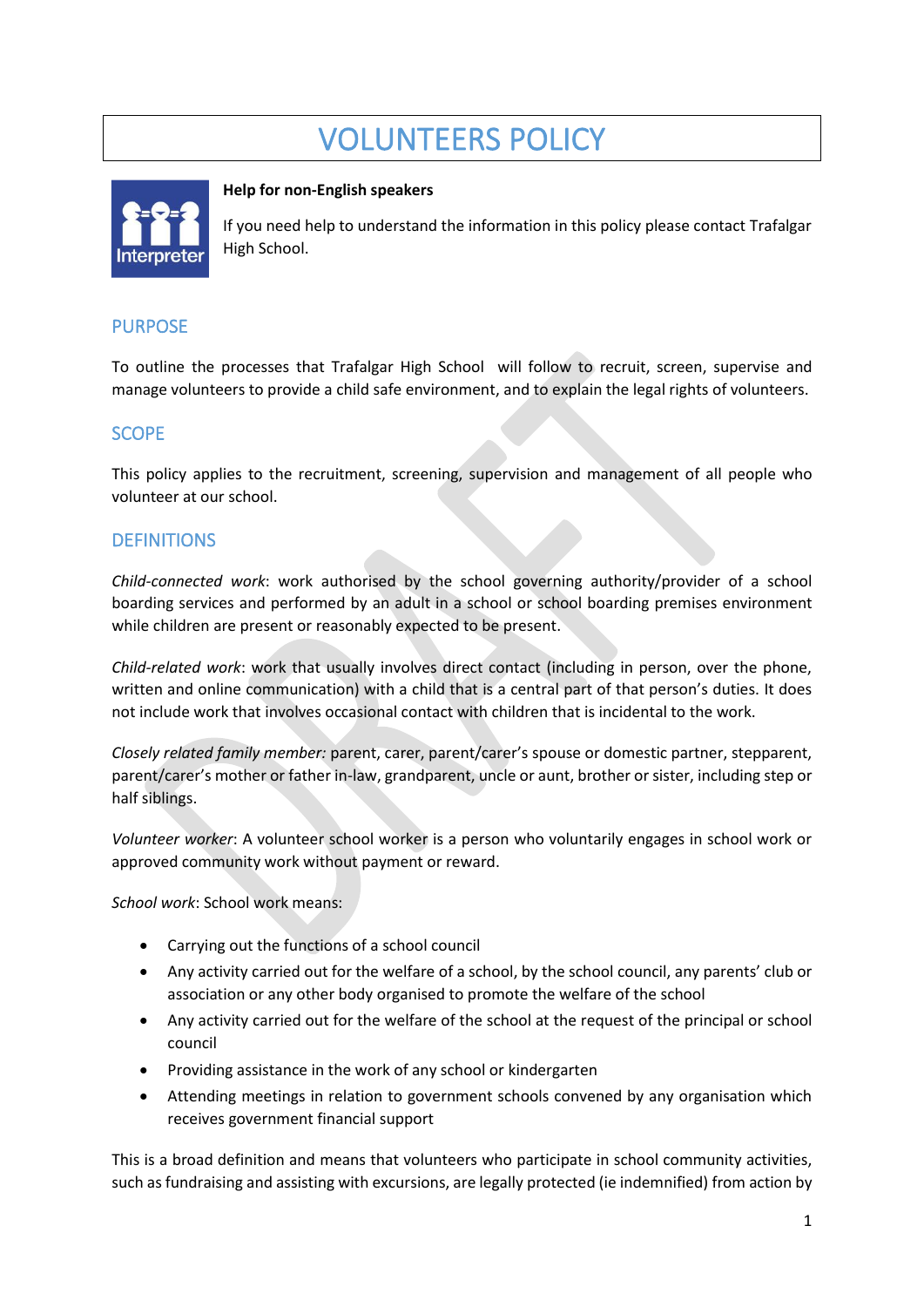others in the event of an injury or accident whilst they are performing volunteer school work in good faith.

# **POLICY**

Trafalgar High School is committed to implementing and following practices which protect the safety and wellbeing of children and our staff and volunteers. Trafalgar High School also recognises the valuable contribution that volunteers provide to our school community and the work that we do.

The procedures set out below are designed to ensure that Trafalgar High School's volunteers are suitable to work with children and are well-placed to make a positive contribution to our school community.

## Becoming a volunteer

Members of our school community who would like to volunteer are encouraged to contact the school through the office on 56331733.

## **COVID-19 vaccination information**

Our school follows Department of Education and Training policy with respect to the requirements relating to attendance on school sites and COVID-19 vaccinations.

For further information, refer to:

• COVID-19 Vaccinations – [Visitors and Volunteers on School Sites](https://www2.education.vic.gov.au/pal/covid-19-vaccinations-visitors-volunteers/policy)

## Suitability checks including Working with Children Clearances

## *Working with students*

Trafalgar High School values the many volunteers that assist with sports events/camps/excursions/school concerts/mentoring programs as well as other events and programs. To ensure that we are meeting our legal obligations under the *Worker Screening Act* and the Child Safe Standards, Trafalgar High School is required to undertake suitability checks which in most cases will involve asking for evidence of a Working with Children (WWC) Clearance. Additional suitability checks may also be required depending on the volunteer role, such as reference, proof of identity, qualification and work history involving children checks.

Considering our legal obligations, and our commitment to ensuring that Trafalgar High School is a child safe environment, we will require volunteers to obtain a WWC Clearance and produce their valid card to the office manager for verification in the following circumstances:

- **Volunteers who are not parent/family members** of any student at the school if they are engaged in child-related work regardless of whether they are being supervised.
- **• Parent/family volunteers** who are assisting with any classroom or school activities involving direct contact with children in circumstances where the volunteer's child is **not** participating, or does not ordinarily participate in, the activity.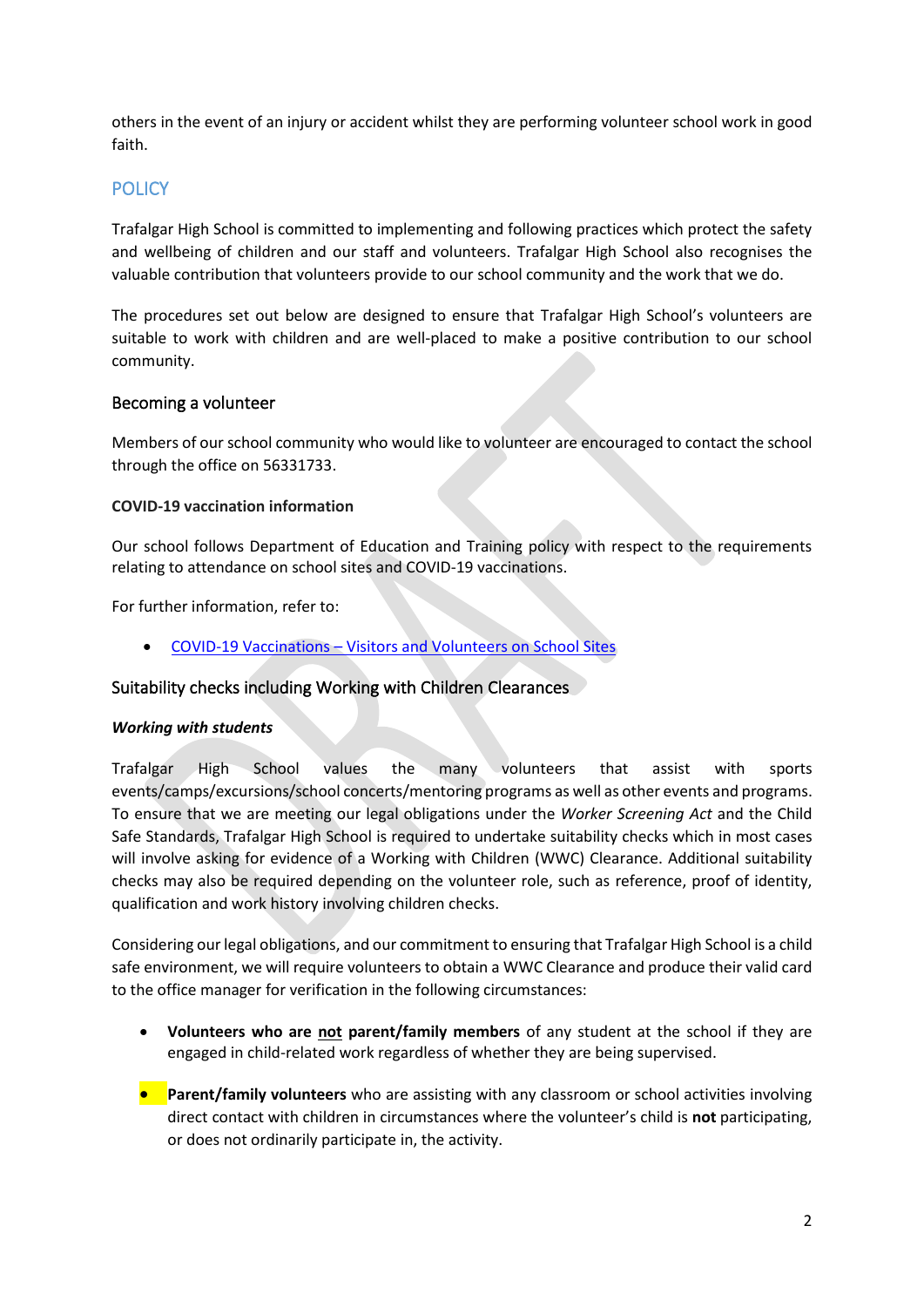- **Parent/family volunteers** who assist with excursions (including swimming), camps and similar events, regardless of whether their own child is participating or not.
- **Parent/family volunteers** who regularly assist in school activities, regardless of whether their own child is participating or not
- **Parent/community School Council members** sitting on School Council with student School Council members, regardless of whether their own child is a student member or not

In addition, depending on the nature of the volunteer work, our school may ask the volunteer to provide other suitability checks at its discretion (for example, references, work history involving children and/or qualifications). Proof of identity may also be required in some circumstances.

## *Non child-related work*

On some occasions, parents and other members of the school community may volunteer to do work that is not child-related. For example, volunteering on the weekend for gardening, maintenance, working bees, school council, participating in sub-committees of school council, funddraising groups that meet in the evenings during which children will not be, or would not reasonably be expected to be, present.

Volunteers for this type of work are not required to have WWC Clearances or other suitability checks as they are not engaged in child-related work and children are not generally present during these activities. However, Trafalgar High School reserves the right to undertake suitability checks, including requiring proof of identity and WWC Clearance, at its discretion if considered necessary for any particular activities or circumstances.

## Training and induction

Under the Child Safe Standards volunteers must have an appropriate induction and training in child safety and wellbeing.

To support us to maintain a child safe environment, before engaging in any work where children are present or reasonable likely to be present, volunteers must familiarise themselves with the policies, procedures and code of conduct referred to in our Child Safety Induction Pack and ensure the actions and requirements in these documents are followed when volunteering for our school.

Depending on the nature and responsibilities of their role, Trafalgar High School may also require volunteers to complete additional child safety training.

## Management and supervision

Volunteer workers will be expected to comply with any reasonable direction of the principal (or their nominee). This will include the requirement to follow our school's policies, including, but not limited to our Child Safety and Wellbeing Policy and our Child Safety Code of Conduct

Volunteer workers will also be expected to act consistently with Department of Education and Training policies, to the extent that they apply to volunteer workers, including the Department's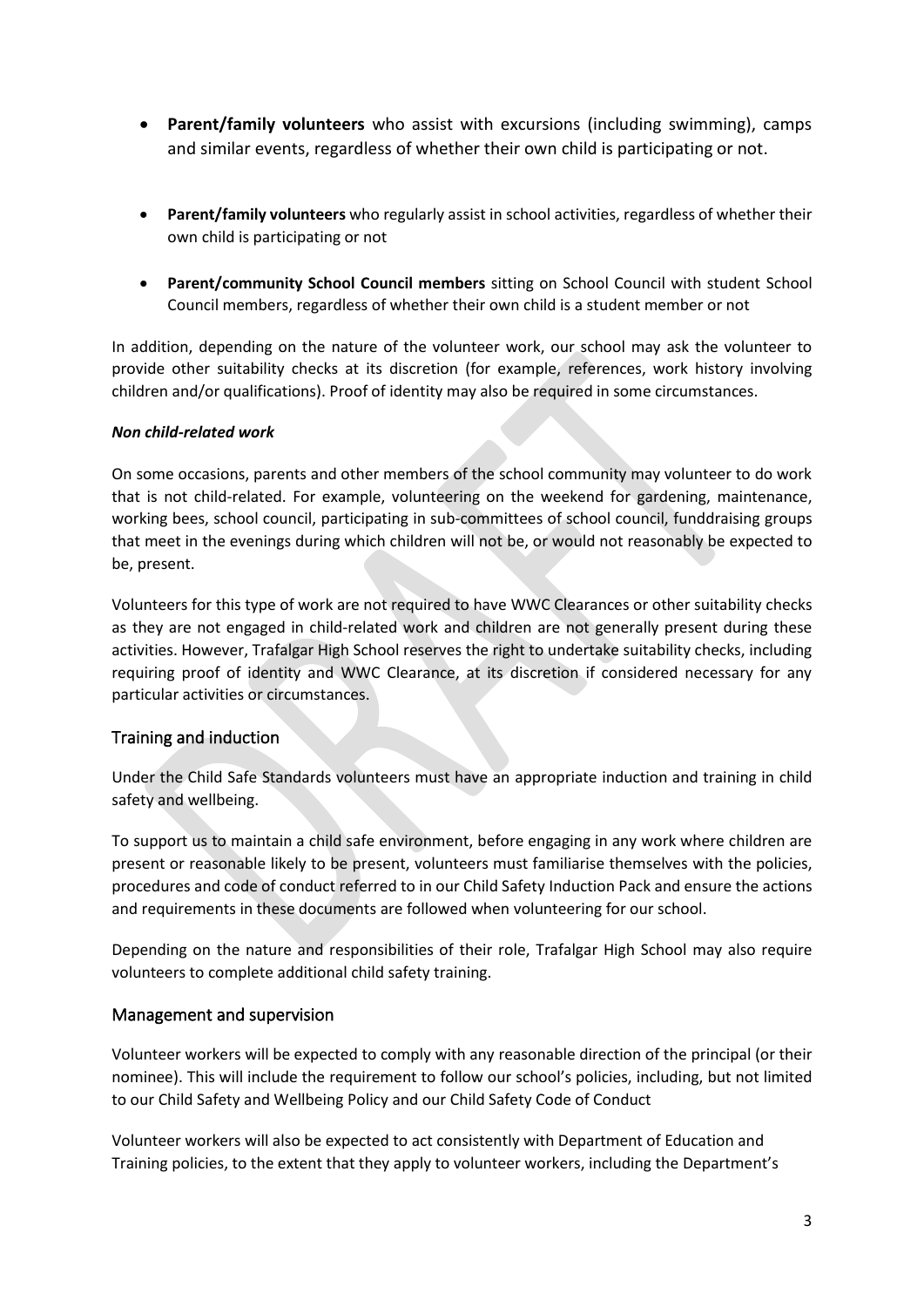policies relating to [Equal Opportunity and Anti-Discrimination,](https://www2.education.vic.gov.au/pal/equal-opportunity/policy-and-guidelines) [Sexual Harassment](https://www2.education.vic.gov.au/pal/sexual-harassment/overview) and [Workplace](https://www2.education.vic.gov.au/pal/workplace-bullying/policy)  [Bullying.](https://www2.education.vic.gov.au/pal/workplace-bullying/policy)

The principal (or their nominee) will determine the level of school staff supervision required for volunteers, depending on the type of work being performed, and with a focus on ensuring the safety and wellbeing of students.

The principal has the discretion to make a decision about the ongoing suitability of a volunteer worker and may determine at any time whether or not a person is suitable to volunteer at Trafalgar High School.

## Privacy and information-sharing

Volunteers must ensure that any student information they become aware of because of their volunteer work is managed sensitively and in accordance with the Schools' [Privacy Policy](https://www.education.vic.gov.au/Pages/schoolsprivacypolicy.aspx) and the Department's policy on [Privacy and Information Sharing.](https://www2.education.vic.gov.au/pal/privacy-information-sharing/policy)

Under these policies, student information can and should be shared with relevant school staff to:

- support the student's education, wellbeing and health;
- reduce the risk of reasonably foreseeable harm to the student, other students, staff or visitors;
- make reasonable adjustments to accommodate the student's disability; or
- provide a safe and secure workplace.

Volunteers must immediately report any child safety concerns that they become aware of to a member of staff to ensure appropriate action. There are some circumstances where volunteers may also be Trafalgar High School obliged to disclose information to authorities outside of the school such as to Victoria Police. For further information on child safety responding and reporting obligations refer to: *Child Safety Responding and Reporting Obligations (including Mandatory Reporting) Policy and Procedures.* 

## Records management

While it is unlikely volunteers will be responsible for any school records during their volunteer work, any school records that volunteers are responsible for must be provided to the school business manager to ensure they are managed in accordance with the Department's policy:

[Records Management](https://www2.education.vic.gov.au/pal/records-management/policy) – Schools.

#### Compensation

#### *Personal injury*

Volunteer workers are covered by the Department of Education and Training's Workers' Compensation Policy if they suffer personal injury in the course of engaging in school work.

#### *Property damage*

If a volunteer worker suffers damage to their property in the course of carrying out school work, the Minister (or delegate) may authorise such compensation as they consider reasonable in the